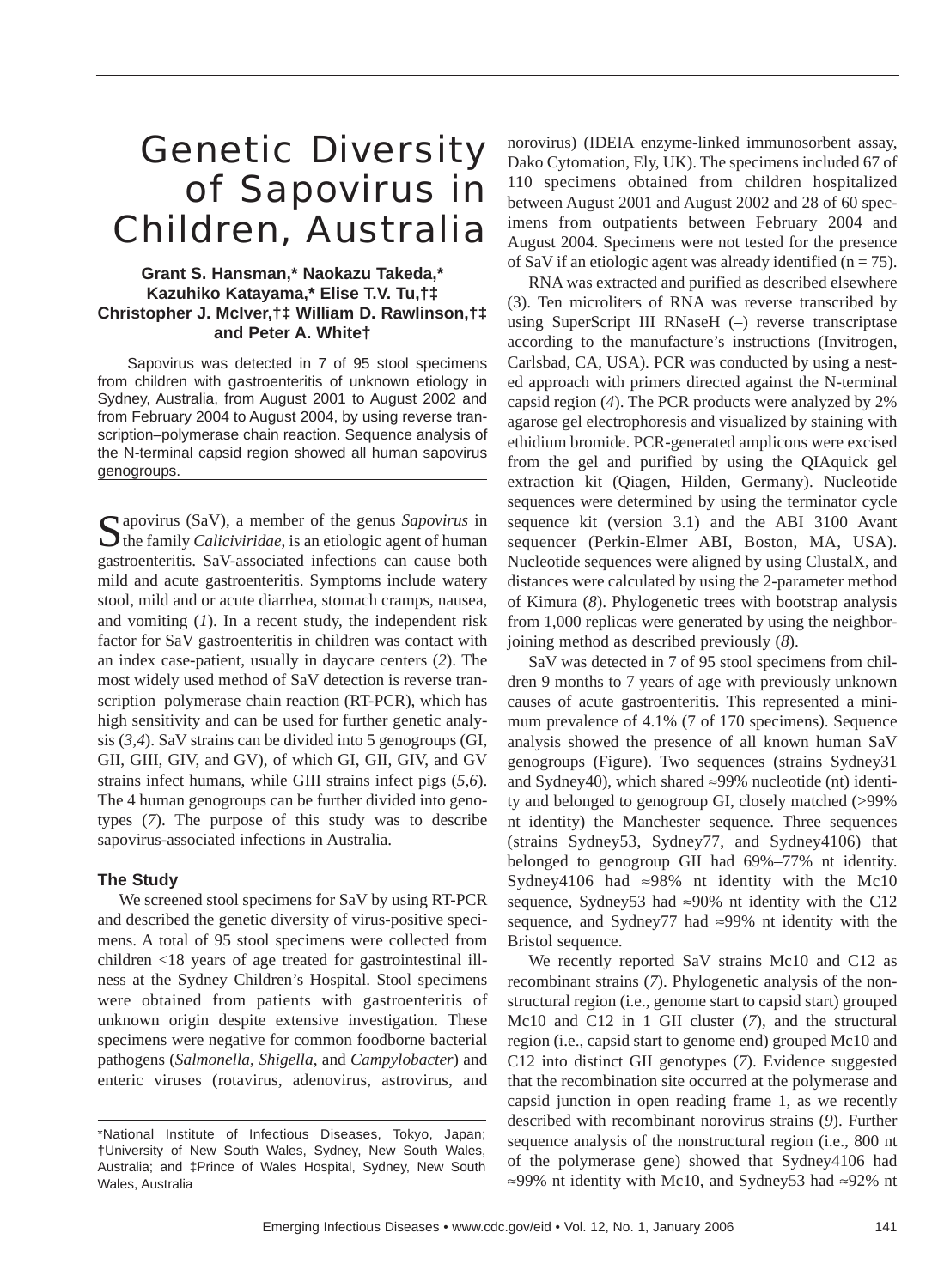#### **DISPATCHES**



 $0.05$ 

Figure. Phylogenic tree of Sapovirus (SaV) sequences isolated in this study (represented in **boldface**). SaV nucleotide sequences were constructed with the partial N-terminal capsid region, using SaV PEC strain (a porcine SaV) as an outgroup. The numbers on the branches indicate the bootstrap values for the clusters. Bootstrap values >950 were considered statistically significant for the grouping (8). Asterisks indicate specimens collected from outpatients. The distance scale in nucleotide substitutions per position is shown. Sydney isolates have been deposited in GenBank (accession nos. DQ104357–DQ104363). GenBank accession numbers for the reference strains are as follows: Arg39, AY289803; Bristol/98, AJ249939; C12, AY603425; cruise ship/2000, AY289804; Ehime1107, DQ058829; Houston/27/90, U95644; London/29845/90, U95645; Manchester, X86560; Mc2, AY237419; Mc10, AY237420; Mex340/1990, AF435812; NK24, AY646856; Parkville, U73124; PEC, AF182760; Sapporo/82, U65427; Stockholm/318/97, AF194182; Sakaeo15, AY646855; and SW278, DQ125333.

identity with C12. These findings suggest that Sydney4106 and Sydney53 were also recombinant strains and indicate the widespread distribution and genetic stability of recombinant SaV strains. One sequence (strain Sydney3) belonged to genogroup GIV and had ≈99% nt identity with the SW278 sequence, which recently caused an outbreak of gastroenteritis in adults in Sweden in March 2004 (*1*). Another sequence (strain Sydney4402) belonged to

genogroup GV and had 100% nt identity with the NK24 sequence, which was isolated from an infant with gastroenteritis in Thailand in December 2002 (*10*). White blood cells were detected in the stool specimens of 3 children infected with SaV genogroups GII, GIV, and GV (strains Sydney4106, Sydney3, and Sydney4402, respectively). In our previous study (*10*), an infant infected with NK24 (SaV genogroup GV) had a fever for 11 days and vomiting for 3 days, which was notably longer than the duration of symptoms in other infants infected with SaV GI and GII strains (unpub. data). These results suggest that some SaV genogroups could be more virulent than others, although additional studies are needed.

### **Conclusions**

Little is known about SaV infections in Australia (*11–14*). Data from these reports indicate that SaV is an uncommon cause of acute gastroenteritis in Australia. When the proportion of SaV present in the total calicivirus isolations was used, SaV was estimated to be the etiologic agent of gastroenteritis in 0.56% (*11*), 0.32% (*12*), and 0.46% (*14*) of cases. Our results have shown that SaV is an important cause of acute gastroenteritis in children in Sydney, with a minimum prevalence of 4.1%, which is higher than previously reported. This is the first report of SaV GIV genogroup-associated infection in Australia and widespread distribution of SaV. However, a more comprehensive study is needed to determine whether predominant SaV strains are circulating, as observed with noroviruses (*7,11,15*).

This work was supported by grants-in-aid from the Ministry of Education, Culture, Sports, Science and Technology, Japan, and a grant for research on reemerging infectious diseases from the Ministry of Health, Labor, and Welfare, Japan. We are grateful to the Human Science Foundation of Japan for the Fellowship provided to Grant Hansman. Elise Tu is supported by a University Postgraduate Award from the University of New South Wales, Australia.

Dr Hansman is a researcher at the National Institute of Infectious Diseases, Japan. His research interests include viruses that cause gastroenteritis in humans, molecular epidemiology of sapoviruses and noroviruses, expression of caliciviruses, and serologic cross-reactivity between viral genotypes.

#### **References**

- 1. Johansson PJ, Bergentoft K, Larsson PA, Magnusson G, Widell A, Thorhagen M, et al. A nosocomial sapovirus-associated outbreak of gastroenteritis in adults. Scand J Infect Dis. 2005;37:200–4.
- 2. de Wit MA, Koopmans MP, van Duynhoven YT. Risk factors for norovirus, Sapporo-like virus, and group A rotavirus gastroenteritis. Emerg Infect Dis. 2003;9:1563–70.